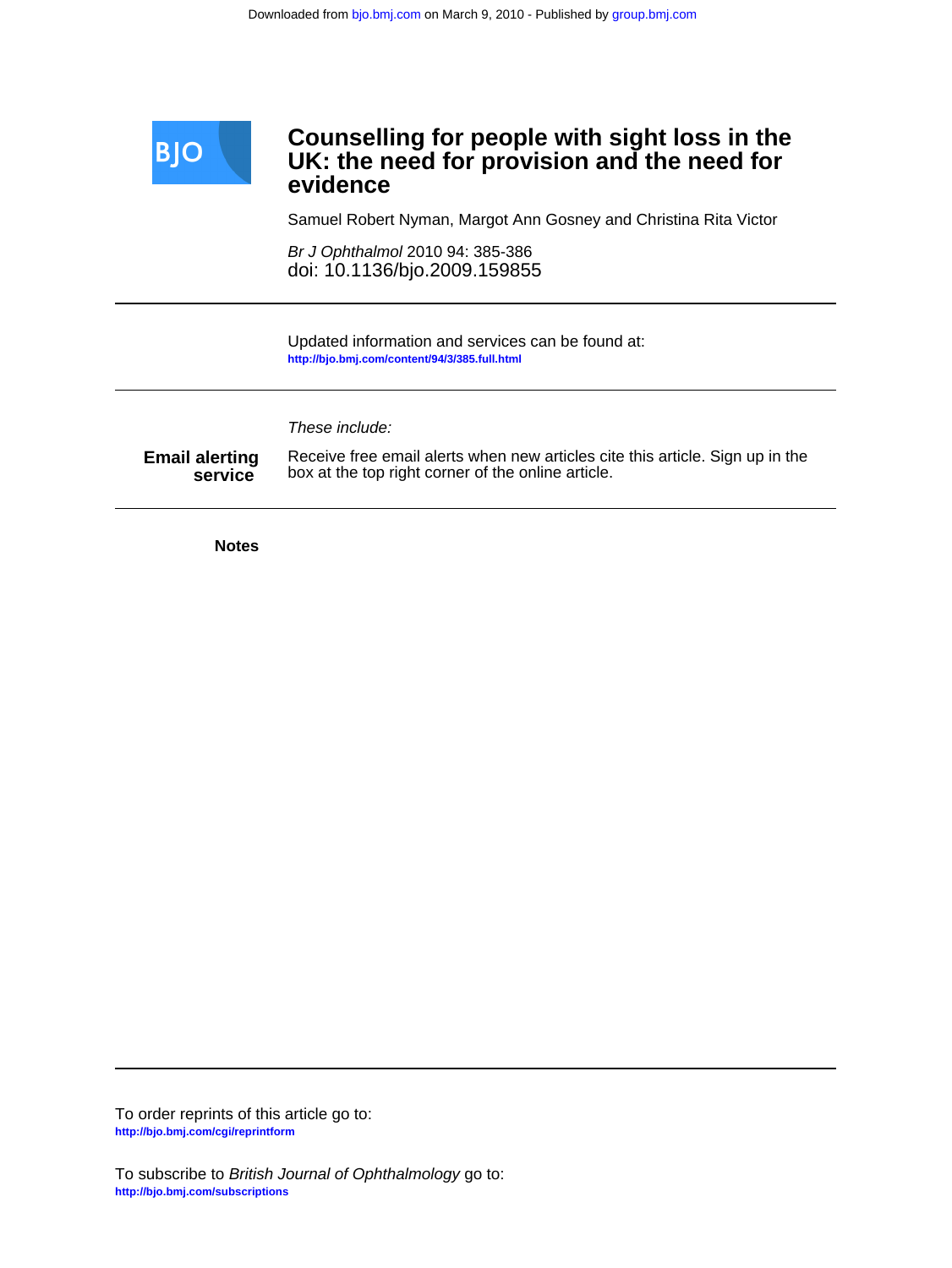Table 1 Fungal organisms isolated from retrospective review of corneal ulcers from March-June 2004 ( $n=54$ )\*

| <b>Organisms</b>             | $n$ (%) | $MIC_{50}$ ( $\mu$ g/ml) | $MIC_{90}$ ( $\mu$ g/ml) | $MIC$ range $(\mu g/ml)$ |
|------------------------------|---------|--------------------------|--------------------------|--------------------------|
| Aspergillus species          | 24 (44) | 32                       | 64                       | $8 - 64$                 |
| Aspergillus flavus           | 18 (33) | 32                       | 64                       | $16 - 64$                |
| Aspergillus niger            | 2(4)    |                          |                          | $8 - 32$                 |
| Aspergillus terreus          | 3(6)    |                          |                          | $8 - 32$                 |
| Aspergillus fumigatus        | 1(2)    |                          |                          | $8 - 8$                  |
| <b>Fusarium</b> species      | 23 (43) | 8                        | 16                       | $4 - 16$                 |
| Unidentified hyaline species | 3(6)    |                          |                          | $8 - 64$                 |
| Acremonium species           | 1(2)    |                          |                          | 4                        |
| <b>Bipolaris</b> species     | 1(2)    |                          |                          | 32                       |
| Curvularia species           | 2(4)    |                          |                          | 4                        |

\*For the complete baseline characteristics and MICs for all 98 isolates, see previously published data.<sup>3</sup>

MIC, minimum inhibitory concentration.

from presentation was considered a good result, and longer healing times a poor result. Logistic regression was used to predict a good/poor result, the primary outcome, using log<sub>2</sub>-transformed MIC as a covariate. The regression model was analysed using Pearson's goodness of fit. A Fisher's exact test was used to correlate genus (Aspergillus vs Fusarium) to good/poor result. All analyses were performed using STATA 9.2.

#### RESULTS

The baseline characteristics and MICs of 54 patients with fungal corneal ulcers are described in table 1.

A lower MIC was significantly associated with a good outcome, as was Fusarium species (as opposed to Aspergillus species) (table 2).

When restricted to a subgroup of organisms, for example Fusarium cases, the relationship between MIC and clinical outcome was similar in magnitude, but no longer statistically significant  $(OR=0.51,$ 95% CI 0.12 to 2.05,  $p=0.34$ ). In addition, when restricted to only Aspergillus cases, the relationship was neither significant nor similar in magnitude ( $OR=1.37$ , 95% CI 0.39 to 4.88,  $p=0.63$ ).

#### COMMENT

Many factors contribute to the success or failure of fungal keratitis management, including ulcer size, ulcer location, organism, penetration of antimicrobial agent and susceptibility of the organism to treatment. In bacterial keratitis, studies suggest that susceptibility of the organism to the agent in vitro correlates with outcome.6 7 It remains unclear whether susceptibility correlates with outcome in fungal keratitis.<sup>8</sup> 9 In systemic fungal disease, researchers suggest that the role of susceptibility testing may be similar to that of bacterial susceptibility testing, where approximately 90% of susceptible cases and 60% of resistant cases respond to therapy. $1$  Antifungal susceptibility testing is associated with outcome in mucosal candidiasis and candidaemia, and antifungal susceptibilities influence treatment recommendations.<sup>10</sup>

In fungal keratitis, in vitro susceptibility did correlate with outcome. A twofold increase in MIC was associated with a 47% reduction in the odds of healing. In addition, the organism is associated with outcome. Since only 54 of 90 cases with completed susceptibility testing had clinical data available, the study had limited generalisability. Further prospective studies would be necessary to assess whether MIC provides information useful to the clinician once the organism species has been identified, as well as the effect of other covariates such as toxicity, prior medications, age and sex.

#### Brett L Shapiro,<sup>1</sup> Prajna Lalitha,<sup>2</sup> Allison R Loh,<sup>1,3</sup> Annette W Fothergill,<sup>4</sup> Namperumalsamy V Prajna,<sup>2</sup> Muthiah Srinivasan,<sup>2</sup> Amit Kabra,<sup>2</sup> Jaya Chidambaram,<sup>1</sup> Nisha R Acharya,<sup>1</sup> Thomas M Lietman<sup>1</sup>

<sup>1</sup>F.I. Proctor Foundation, University of California, San Francisco, California, USA; <sup>2</sup>Aravind Eye Hospitals, Madurai, India; <sup>3</sup>University of Pennsylvania School of Medicine, Philadelphia, USA; <sup>4</sup>University of Texas Health Sciences Center at San Antonio, Texas, USA

Correspondence to Dr Thomas M Lietman, F.I. Proctor Foundation, Room S309, 513 Parnassus Avenue, University of California, San Francisco, San Francisco, CA 94143, USA; tom.lietman@ucsf.edu

Acknowledgements The Department of Ophthalmology at UCSF is supported by a core grant from the National Eye Institute, EY02162, That Man May See and the South Asia Research Fund. In addition, this work was supported in part by a grant from the Doris Duke Charitable Foundation to UCSF to fund Clinical Research Fellow Allison Loh.

| <b>Table 2</b> Univariate analysis predicting healing at 3 weeks in fungal corneal ulcers $(n=54)$ |  |  |  |  |  |
|----------------------------------------------------------------------------------------------------|--|--|--|--|--|
|                                                                                                    |  |  |  |  |  |

| <b>Covariate</b>                         | OR (95% CI)             | <b>p</b> Value |  |
|------------------------------------------|-------------------------|----------------|--|
| MIC ( $\mu$ g/ml) to natamycin           | $0.53$ (0.32 to 0.86)*+ | 0.01           |  |
| <i>Fusarium</i> (vs Aspergillus species) | 4.94 (1.17 to 22.3)     | 0.01           |  |

\*OR per twofold dilution in MIC.

**Funding** The funding for this research was provided by the National Eye Institute, EY02162, That Man May See, the South Asia Research Fund and the Doris Duke Charitable Foundation. The funding organisations played no role in the design, collection, analysis and/or interpretation of data, writing or submission of the paper.

#### Competing interests None.

**Ethics approval** This study was conducted with the approval of the institutional review boards at Aravind Medical Research Foundation and University of California San Francisco (CHR #H9332-21899-01).

Provenance and peer review Not commissioned: externally peer reviewed.

Accepted 23 April 2009

Br J Ophthalmol 2010;94:384-385. doi:10.1136/bjo.2009.158675

#### **REFERENCES**

- 1. **Rex JH, Pfaller MA. Has antifungal susceptibility** testing come of age? Clin Infect Dis 2002;35:  $982 - 9$
- 2. **Lalitha P,** Praina NV, Kabra A, et al. Risk factors for treatment outcome in fungal keratitis. Ophthalmologica  $2006; 113:526 - 30$ .
- 3. Lalitha P, Shapiro B, Srinivasan M, et al. Antimicrobial susceptibility of Fusarium, Aspergillus and other filamentous fungi isolated from keratitis. Arch Ophthalmol 2007:125:789-93.
- Rex JH, Alexander BD, Andes D, et al. Reference method for broth dilution antifungal susceptibility testing of filamentous fungi, approved standard. 2nd edn. (M38-A2). Wayne, PA, USA: Clinical and Laboratory Standards Institute (CLSI), 2008;28:16.
- 5. Lalitha P, Vijaykumar R, Prajna NV, et al. In vitro natamycin susceptibility of ocular isolates of Fusarium and Aspergillus species: comparison of commercially formulated natamycin eye drops to pharmaceutical-grade powder. J Clin Microbiol  $2008:46:3477 - 8$
- 6. Chen A, Lalitha P, Srinivasan M, et al. Does in vitro susceptibility predict clinical outcome in bacterial keratitis? Am J Ophthalmol 2007:145:409-12.
- 7. Wilhelmus KR, Abshire RL, Schlech BA. Influence of fluoroquinolone susceptibility on the therapeutic response of fluoroquinolone-treated bacterial keratitis. Arch Ophthalmol 2003;121:1229-33.
- 8. Thomas PA, Abraham DJ, Kalavathy CM, et al. Oral itraconazole therapy for mycotic keratitis. Mycoses 1988:31:271-9.
- 9. **O'Day DM, Ray WA, Robinson RD, et al. Correlation** of in vitro and in vivo susceptibility of Candida albicans to amphotericin B and natamycin. Invest Ophthalmol Vis Sci 1987:28:596-603.
- 10. Marangon FB, Miller D, Giaconi JA, et al. In vitro investigation of voriconazole susceptibility for keratitis and endophthalmitis fungal pathogens. Am J Ophthalmol 2004;137:820-5.

Counselling for people with sight loss in the UK: the need for provision and the need for evidence

For adults of any age the diagnosis of a visual impairment can be traumatic, and timely referral to informal peer support and/or

 $\dagger$ Pearson's goodness of fit: p=0.33.

MIC, minimum inhibitory concentration.